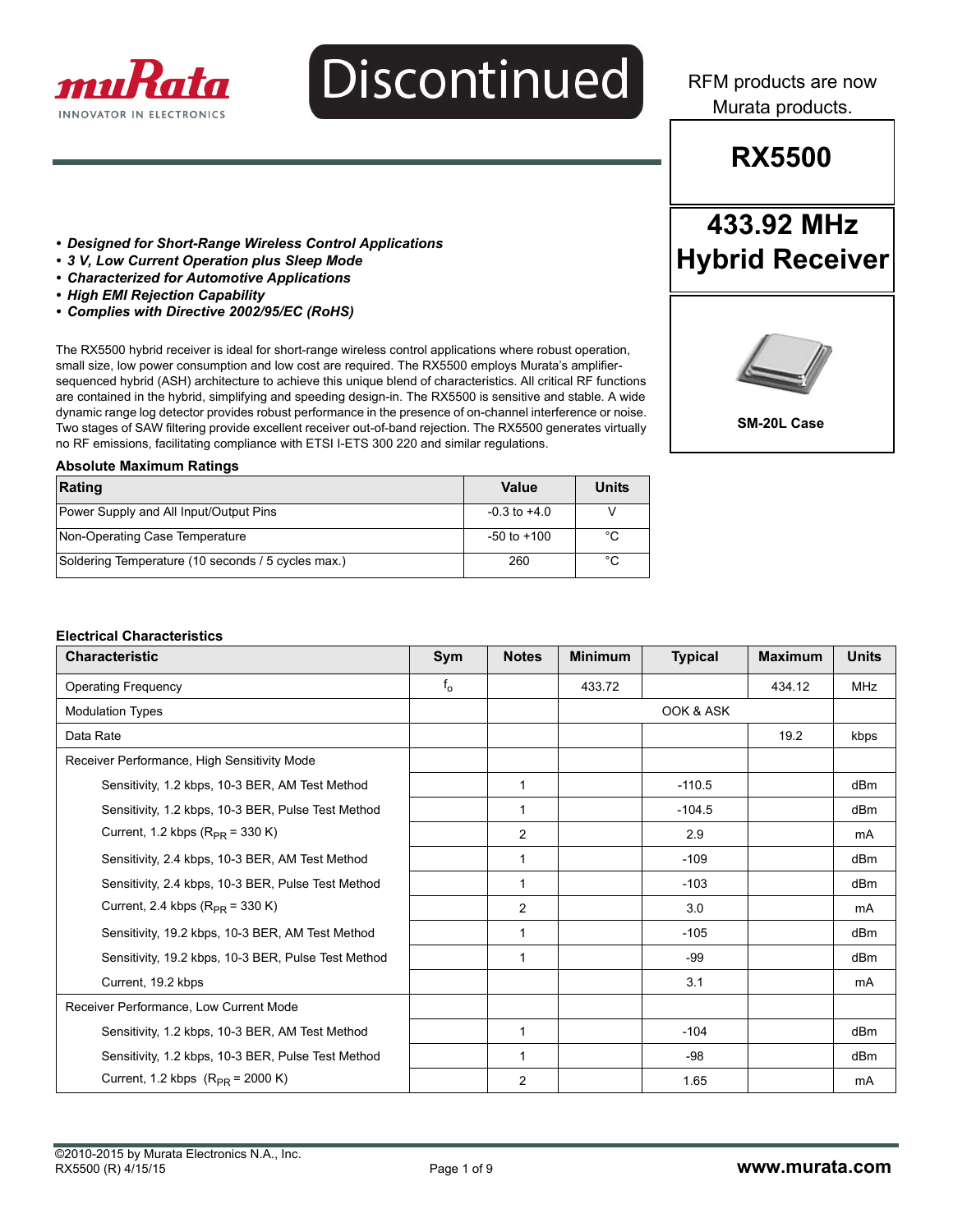|  |  |  |  | Electrical Characteristics (typical values given for 3.0 Vdc power supply, 25 °C) |  |
|--|--|--|--|-----------------------------------------------------------------------------------|--|
|--|--|--|--|-----------------------------------------------------------------------------------|--|

| <b>Characteristic</b>                  | Sym                       | <b>Notes</b> | <b>Minimum</b> | <b>Typical</b> | <b>Maximum</b> | <b>Units</b> |
|----------------------------------------|---------------------------|--------------|----------------|----------------|----------------|--------------|
| Receiver Out-of-Band Rejection, ±5% fo | $R_{\pm 5\%}$             | 3            |                | 80             |                | dB           |
| <b>Receiver Ultimate Rejection</b>     | $R_{ULT}$                 | 3            |                | 100            |                | dB           |
| Sleep Mode Current                     | Ιs                        |              |                | 0.7            |                | μA           |
| Power Supply Voltage Range             | $V_{\rm CC}$              |              | 2.2            |                | 3.7            | Vdc          |
| Power Supply Voltage Ripple            |                           |              |                |                | 10             | $mV_{P-P}$   |
| <b>Ambient Operating Temperature</b>   | $\mathsf{I}_{\mathsf{A}}$ |              | -40            |                | 85             | °С           |



### **CAUTION: Electrostatic Sensitive Device. Observe precautions for handling.**

## **Notes:**

- 1. Typical sensitivity data is based on a 10<sup>-3</sup> bit error rate (BER), using DC-balanced data. There are two test methods commonly used to measure OOK/ASK<br>receiver sensitivity, the "100% AM" test method and the "Pulse" tes
- 
- current are given at 1.2 kbps for both high sensitivity operation (R<sub>PR</sub> = 330 K) and low current operation (R<sub>PR</sub> = 2000 K).<br>3. Data is given with the ASH radio matched to a 50 ohm load. Matching component values are giv
- 



| <b>Dimension</b> |            | mm         |            | <b>Inches</b> |            |            |  |
|------------------|------------|------------|------------|---------------|------------|------------|--|
|                  | <b>Min</b> | <b>Nom</b> | <b>Max</b> | Min           | <b>Nom</b> | <b>Max</b> |  |
| A                | 10.795     | 10.922     | 11.049     | .425          | .430       | .435       |  |
| B                | 9.525      | 9.652      | 9.779      | .375          | .380       | .385       |  |
| C                | 1.778      | 1.905      | 2.032      | .070          | .075       | .080       |  |
| D                | 3.048      | 3.175      | 3.302      | .120          | .125       | .130       |  |
| E                | 0.381      | 0.508      | 0.635      | .015          | .020       | .025       |  |
| F                | 0.889      | 1.016      | 1.143      | .035          | .040       | .045       |  |
| G                | 3.175      | 3.302      | 3.429      | .125          | .130       | .135       |  |
| н                | 1.778      | 1.905      | 2.032      | .070          | .075       | 0.80       |  |

ASH Transceiver Pin Out

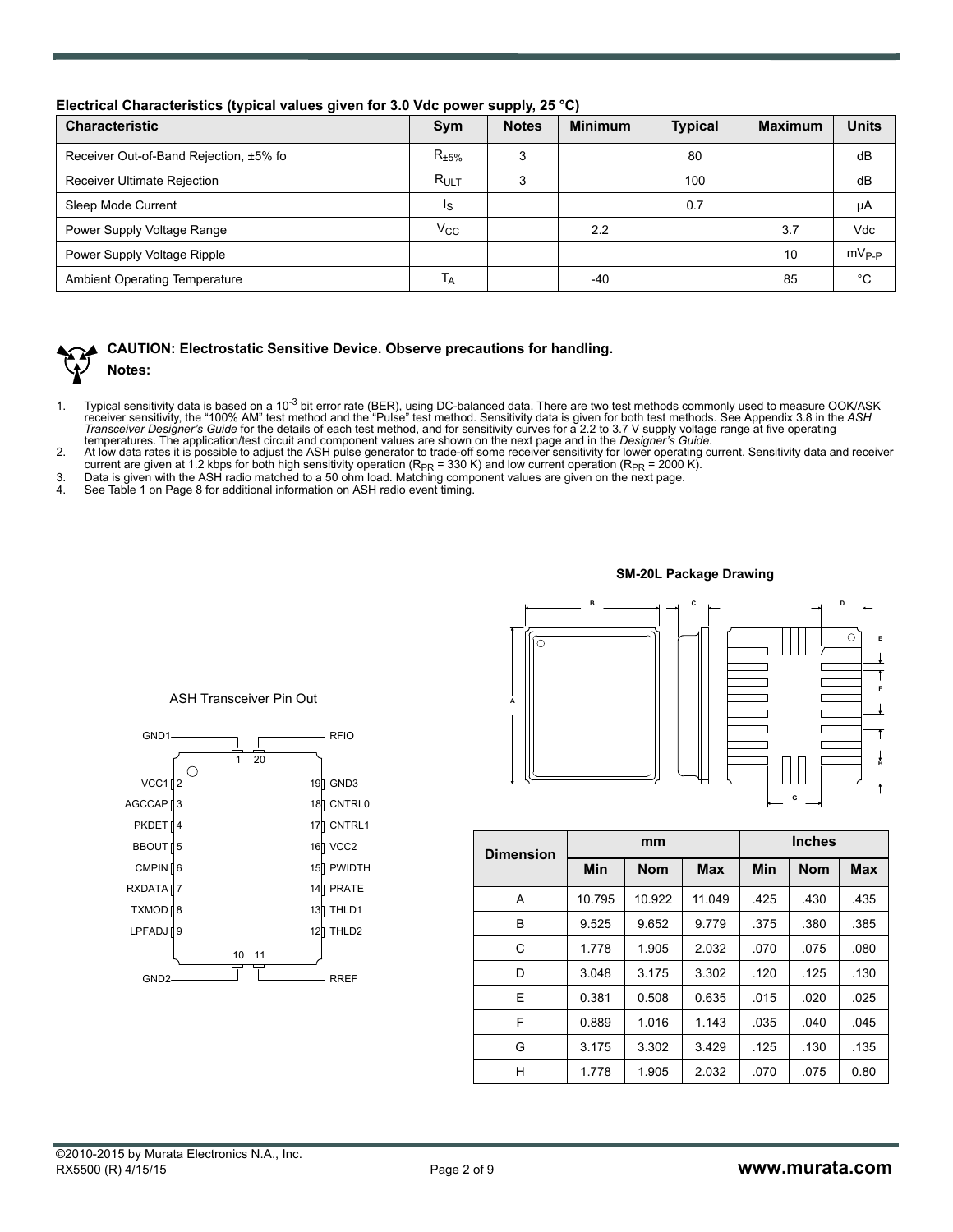

#### **Receiver Set-Up, 3.0 Vdc, -40 to +85 °C**

| Item                      | Symbol                       | <b>OOK</b> | <b>OOK</b>   | <b>ASK</b>   | <b>Units</b> | <b>Notes</b>         |
|---------------------------|------------------------------|------------|--------------|--------------|--------------|----------------------|
| Nominal NRZ Data Rate     | $DR_{NOM}$                   | 1.2        | 2.4          | 19.2         | kbps         | see page 1& 2        |
| Minimum Signal Pulse      | $SP_{MIN}$                   | 833.33     | 416.67       | 52.08        | μs           | single bit           |
| Maximum Signal Pulse      | $\mathrm{SP}_{\mathrm{MAX}}$ | 3333.33    | 1666.68      | 208.32       | μs           | 4 bits of same value |
| <b>BBOUT Capacitor</b>    | $C_{\mathsf{BBO}}$           | 0.2        | 0.1          | 0.015        | μF           | $±10\%$ ceramic      |
| <b>BBOUT Resistor</b>     | $R_{\text{BBO}}$             | 12         | 12           | $\mathbf{0}$ | K            | ±5%                  |
| LPFAUX Capacitor          | $C_{LPF}$                    | 0.01       | 0.0047       |              | μF           | ±5%                  |
| <b>LPFADJ Resistor</b>    | $\mathsf{R}_{\mathsf{LPF}}$  | 330        | 300          | 100          | K            | ±5%                  |
| <b>RREF Resistor</b>      | $R_{REF}$                    | 100        | 100          | 100          | K            | ±1%                  |
| <b>THLD1 Resistor</b>     | $R_{\rm TH1}$                | 0          | $\mathbf{0}$ | $\mathbf{0}$ | K            | ±1%, typical values  |
| <b>PRATE Resistor</b>     | $R_{PR}$                     | 330        | 330          | 330          | K            | ±5%                  |
| <b>PWIDTH Resistor</b>    | $R_{\sf PW}$                 | 270 to GND | 270 to GND   | 270 to GND   | K            | ±5%                  |
| DC Bypass Capacitor       | $C_{DCB}$                    | 4.7        | 4.7          | 4.7          | μF           | tantalum             |
| RF Bypass Capacitor 1     | $C_{RFB1}$                   | 100        | 100          | 100          | pF           | ±5% NPO              |
| Antenna Tuning Inductor   | L <sub>AT</sub>              | 56         | 56           | 56           | nH           | 50 ohm antenna       |
| Shunt Tuning/ESD Inductor | L <sub>ESD</sub>             | 220        | 220          | 220          | nH           | 50 ohm antenna       |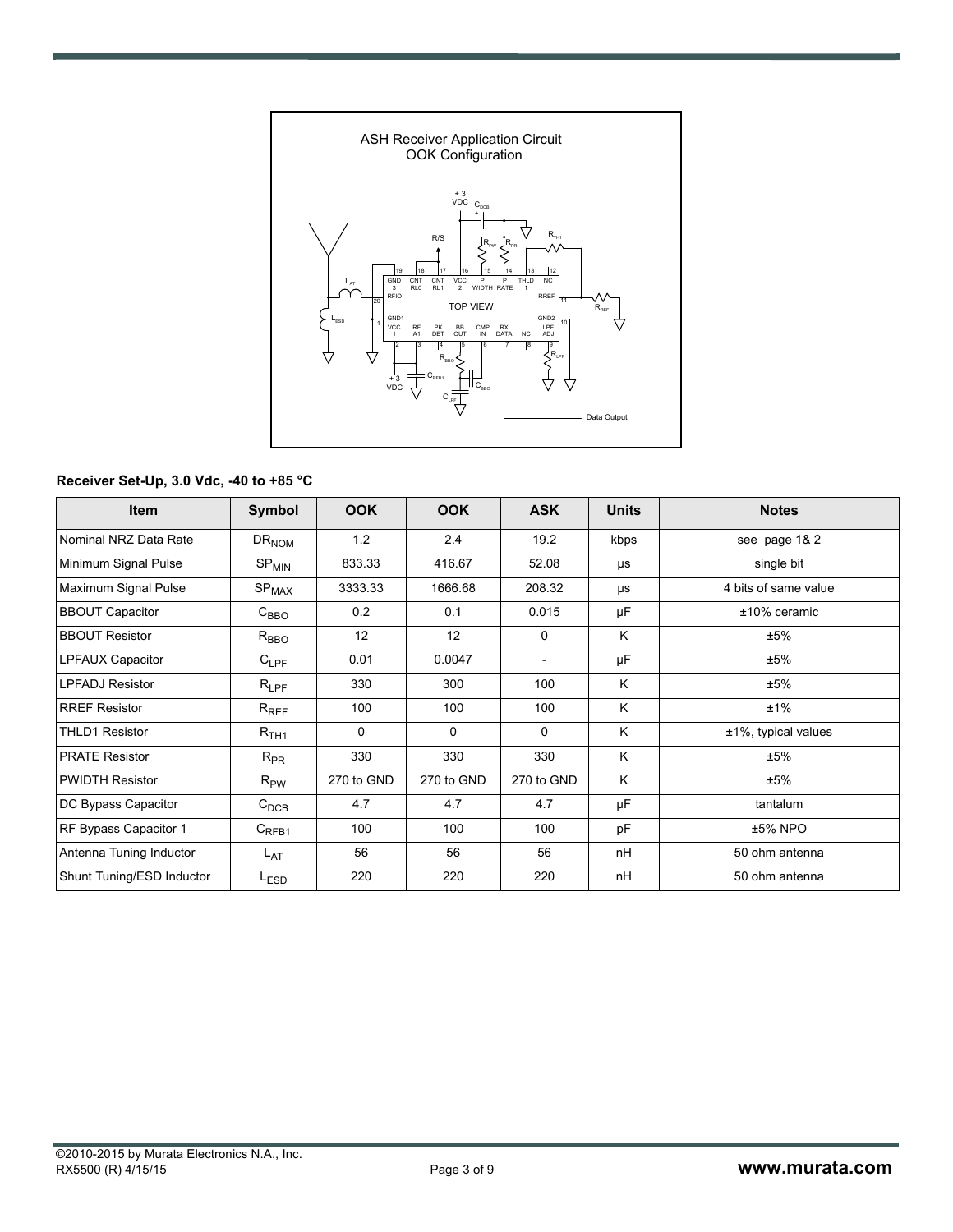# **ASH Receiver Theory of Operation**

#### **Introduction**

Murata's RX5500 series amplifier-sequenced hybrid (ASH) receivers are specifically designed for short-range wireless control and data communication applications. The receivers provide robust operation, very small size, low power consumption and low implementation cost. All critical RF functions are contained in the hybrid, simplifying and speeding design-in. The ASH receiver can be readily configured to support a wide range of data rates and protocol requirements. The receiver features virtually no RF emissions, making it easy to certify to short-range (unlicensed) radio regulations.

#### **Amplifier-Sequenced Receiver Operation**

The ASH receiver's unique feature set is made possible by its system architecture. The heart of the receiver is the amplifiersequenced receiver section, which provides more than 100 dB of stable RF and detector gain without any special shielding or decoupling provisions. Stability is achieved by distributing the total RF gain over *time*. This is in contrast to a superheterodyne receiver, which achieves stability by distributing total RF gain over multiple frequencies.

Figure 1 shows the basic block diagram and timing cycle for an amplifier-sequenced receiver. Note that the bias to RF amplifiers RFA1 and RFA2 are independently controlled by a pulse

generator, and that the two amplifiers are coupled by a surface acoustic wave (SAW) delay line, which has a typical delay of  $0.5 \,\mu s$ .

An incoming RF signal is first filtered by a narrow-band SAW filter, and is then applied to RFA1. The pulse generator turns RFA1 ON for 0.5 µs. The amplified signal from RFA1 emerges from the SAW delay line at the input to RFA2. RFA1 is now switched OFF and RFA2 is switched ON for 0.55 µs, amplifying the RF signal further. The ON time for RFA2 is usually set at 1.1 times the ON time for RFA1, as the filtering effect of the SAW delay line stretches the signal pulse from RFA1 somewhat. As shown in the timing diagram, RFA1 and RFA2 are never on at the same time, assuring excellent receiver stability. Note that the narrow-band SAW filter eliminates sampling sideband responses outside of the receiver passband, and the SAW filter and delay line act together to provide very high receiver ultimate rejection.

Amplifier-sequenced receiver operation has several interesting characteristics that can be exploited in system design. The RF amplifiers in an amplifier-sequenced receiver can be turned on and off almost instantly, allowing for very quick power-down (sleep) and wake-up times. Also, both RF amplifiers can be off between ON sequences to trade-off receiver noise figure for lower average current consumption. The effect on noise figure can be modeled as if RFA1 is on continuously, with an attenuator placed in front of it with a loss equivalent to  $10*log_{10}(RFA1$  duty factor), where the duty factor is the average amount of time RFA1 is ON (up to 50%).

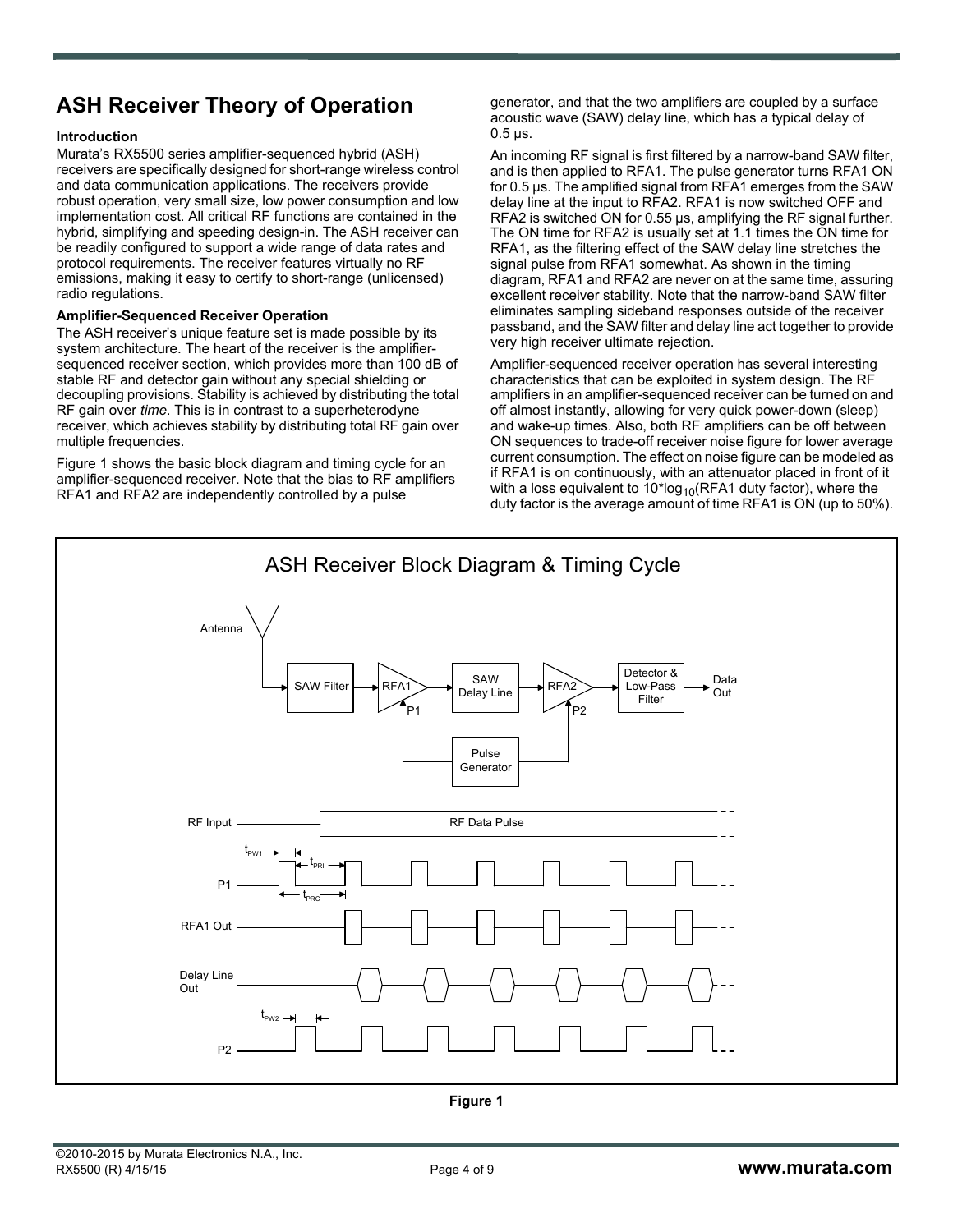

**Figure 2**

Since an amplifier-sequenced receiver is inherently a sampling receiver, the overall cycle time between the start of one RFA1 ON sequence and the start of the next RFA1 ON sequence should be set to sample the narrowest RF data pulse at least 10 times. Otherwise, significant edge jitter will be added to the detected data pulse.

#### **RX5500 Series ASH Receiver Block Diagram**

Figure 2 is the general block diagram of the RX5500 series ASH receiver. Please refer to Figure 2 for the following discussions.

#### **Antenna Port**

The only external RF components needed for the receiver are the antenna and its matching components. Antennas presenting an impedance in the range of 35 to 72 ohms resistive can be satisfactorily matched to the RFIO pin with a series matching coil and a shunt matching/ESD protection coil. Other antenna impedances can be matched using two or three components. For some impedances, two inductors and a capacitor will be required. A DC path from RFIO to ground is required for ESD protection.

#### **Receiver Chain**

The output of the SAW filter drives amplifier RFA1. The output of RFA1 drives the SAW delay line, which has a nominal delay of 0.5 µs.

The second amplifier, RFA2, provides 51 dB of gain below saturation. The output of RFA2 drives a full-wave detector with 19 dB of threshold gain. The onset of saturation in each section of RFA2 is detected and summed to provide a logarithmic response. This is added to the output of the full-wave detector to produce an overall detector response that is square law for low signal levels, and transitions into a log response for high signal levels. This combination provides excellent threshold sensitivity and more than 70 dB of detector dynamic range. In combination with the 30 dB of AGC range in RFA1, more than 100 dB of receiver dynamic range is achieved.

The detector output drives a gyrator filter. The filter provides a three-pole, 0.05 degree equiripple low-pass response with excellent group delay flatness and minimal pulse ringing. The 3 dB bandwidth of the filter can be set from 4.5 kHz to 1.8 MHz with an external resistor.

The filter is followed by a base-band amplifier which boosts the detected signal to the BBOUT pin. When the receiver RF amplifiers are operating at a 50%-50% duty cycle, the BBOUT signal changes about 10 mV/dB, with a peak-to-peak signal level of up to 685 mV. For lower duty cycles, the mV/dB slope and peak-to-peak signal level are proportionately less. The detected signal is riding on a 1.1 Vdc level that varies somewhat with supply voltage, temperature, etc. BBOUT is coupled to the CMPIN pin or to an external data recovery process (DSP, etc.) by a series capacitor. The correct value of the series capacitor depends on data rate, data run length, and other factors as discussed in the *ASH Transceiver Designer's Guide*.

When the receiver is placed in the power-down (sleep) mode, the output impedance of BBOUT becomes very high. This feature helps preserve the charge on the coupling capacitor to minimize data slicer stabilization time when the receiver switches out of the sleep mode.

#### **Data Slicers**

The CMPIN pin drives data slicer DS1, which convert the analog signal from BBOUT back into a digital stream. Data slicer DS1 is a capacitively-coupled comparator with provisions for an adjustable threshold. The threshold, or squelch, offsets the comparator's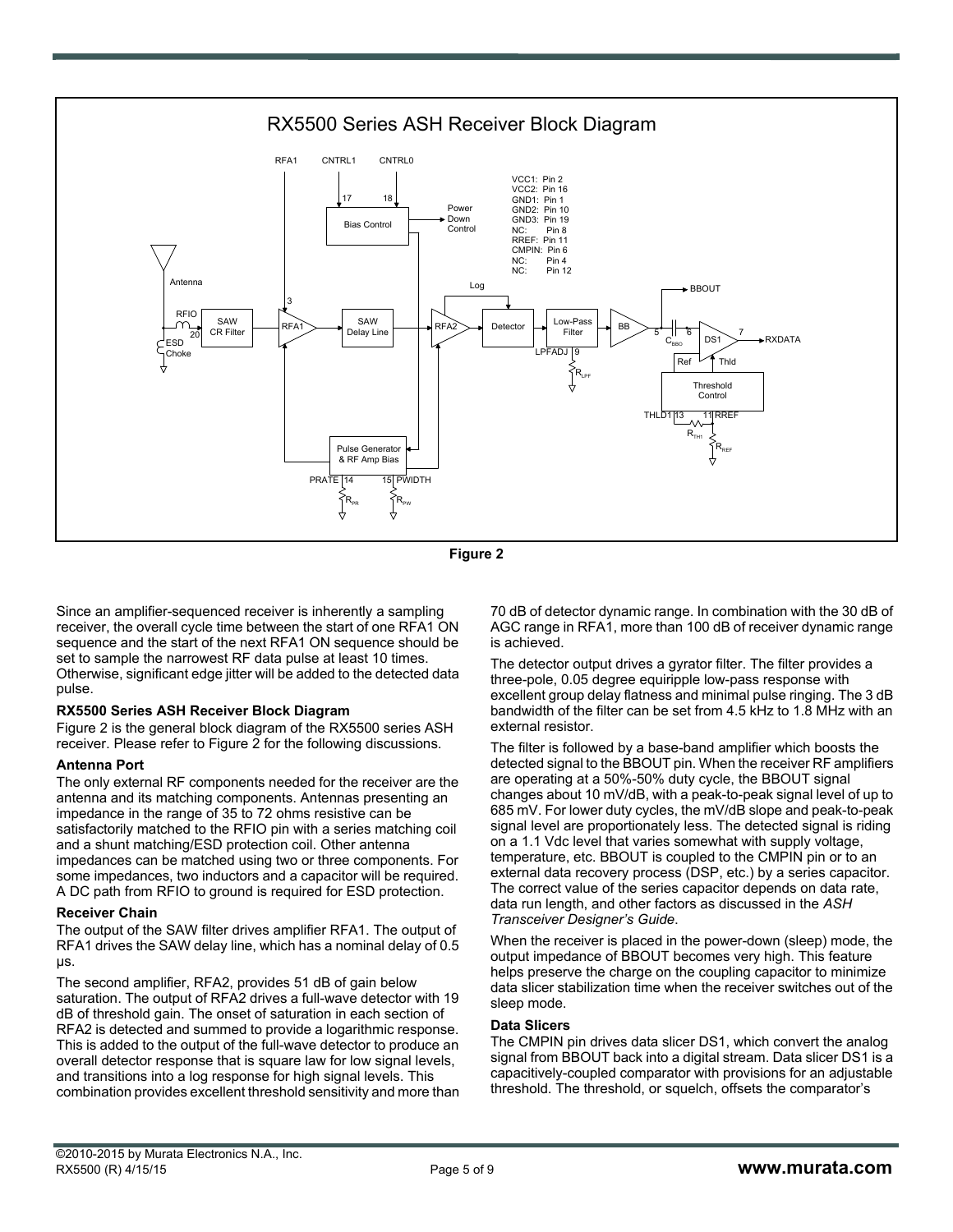slicing level from 0 to 90 mV, and is set with a resistor between the RREF and THLD1 pins. This threshold allows a trade-off between receiver sensitivity and output noise density in the no-signal condition. For best sensitivity, the threshold is set to 0. In this case, noise is output continuously when no signal is present. This, in turn, requires the circuit being driven by the RXDATA pin to be able to process noise (and signals) continuously.

This can be a problem if RXDATA is driving a circuit that must "sleep" when data is not present to conserve power, or when it its necessary to minimize false interrupts to a multitasking processor. In this case, noise can be greatly reduced by increasing the threshold level, but at the expense of sensitivity. The best 3 dB bandwidth for the low-pass filter is also affected by the threshold level setting of DS1. The bandwidth must be increased as the threshold is increased to minimize data pulse-width variations with signal amplitude.

#### **Receiver Pulse Generator and RF Amplifier Bias**

The receiver amplifier-sequence operation is controlled by the Pulse Generator & RF Amplifier Bias module, which in turn is controlled by the PRATE and PWIDTH input pins, and the Power Down (sleep) Control Signal from the Bias Control function.

In the low data rate mode, the interval between the falling edge of one RFA1 ON pulse to the rising edge of the next RFA1 ON pulse tPRI is set by a resistor between the PRATE pin and ground. The interval can be adjusted between 0.1 and 5 µs. In the high data rate mode (selected at the PWIDTH pin) the receiver RF amplifiers operate at a nominal 50%-50% duty cycle. In this case, the startto-start period tPRC for ON pulses to RFA1 are controlled by the PRATE resistor over a range of 0.1 to 1.1  $\mu$ s.

In the low data rate mode, the PWIDTH pin sets the width of the ON pulse  $t_{PW1}$  to RFA1 with a resistor to ground (the ON pulse width t<sub>PW2</sub> to RFA2 is set at 1.1 times the pulse width to RFA1 in the low data rate mode). The ON pulse width  $t_{PW1}$  can be adjusted between 0.55 and 1 µs. However, when the PWIDTH pin is connected to Vcc through a 1 M resistor, the RF amplifiers operate at a nominal 50%-50% duty cycle, facilitating high data rate operation. In this case, the RF amplifiers are controlled by the PRATE resistor as described above.

Both receiver RF amplifiers are turned off by the Power Down Control Signal, which is invoked in the sleep mode.

#### **Receiver Mode Control**

The receiver operating modes – receive and power-down (sleep), are controlled by the Bias Control function, and are selected with the CNTRL1 and CNTRL0 control pins. Setting CNTRL1 and CNTRL0 both high place the unit in the receive mode. Setting CNTRL1 and CNTRL0 both low place the unit in the power-down (sleep) mode. CNTRL1 and CNTRL0 are CMOS compatible inputs. These inputs must be held at a logic level; they cannot be left unconnected.

#### **Receiver Event Timing**

Receiver event timing is summarized in Table 1. Please refer to this table for the following discussions.

#### **Turn-On Timing**

The maximum time  $t_{PR}$  required for the receive function to become operational at turn on is influenced by two factors. All receiver circuitry will be operational 5 ms after the supply voltage reaches 2.2 Vdc. The BBOUT-CMPIN coupling-capacitor is then DC stabilized in 3 time constants  $(3<sup>*</sup><sub>fBBC</sub>)$ . The total turn-on time to stable receiver operation for a 10 ms power supply rise time is:

 $t_{PR}$  = 15 ms + 3\* $t_{BBC}$ 

#### **Sleep and Wake-Up Timing**

The maximum transition time from the receive mode to the powerdown (sleep) mode  $t_{RS}$  is 10 µs after CNTRL1 and CNTRL0 are both low (1 µs fall time).

The maximum transition time  $t_{SR}$  from the sleep mode to the receive mode is  $3*_{BBC}$ , where  $t_{BBC}$  is the BBOUT-CMPIN coupling-capacitor time constant. When the operating temperature is limited to 60 °C, the time required to switch from sleep to receive is dramatically less for short sleep times, as less charge leaks away from the BBOUT- CMPIN coupling capacitor.

#### **Pulse Generator Timing**

In the low data rate mode, the interval  $t_{PRI}$  between the falling edge of an ON pulse to the first RF amplifier and the rising edge of the next ON pulse to the first RF amplifier is set by a resistor R<sub>PR</sub> between the PRATE pin and ground. The interval can be adjusted between 0.1 and 5 µs with a resistor in the range of 51 K to 2000 K. The value of the  $R_{PR}$  is given by:

 $R_{PR}$  = 404\* t<sub>PRI</sub> + 10.5, where t<sub>PRI</sub> is in µs, and  $R_{PR}$  is in kilohms

In the high data rate mode (selected at the PWIDTH pin) the receiver RF amplifiers operate at a nominal 50%-50% duty cycle. In this case, the period t<sub>PRC</sub> from the start of an ON pulse to the first RF amplifier to the start of the next ON pulse to the first RF amplifier is controlled by the PRATE resistor over a range of 0.1 to 1.1 µs using a resistor of 11 K to 220 K. In this case  $R_{PR}$  is given by:

 $R_{PR}$  = 198\* t<sub>PRC</sub> - 8.51, where t<sub>PRC</sub> is in µs and  $R_{PR}$  is in kilohms

In the low data rate mode, the PWIDTH pin sets the width of the ON pulse to the first RF amplifier  $t_{PW1}$  with a resistor  $R_{PW}$  to ground (the ON pulse width to the second RF amplifier  $t_{PW2}$  is set at 1.1 times the pulse width to the first RF amplifier in the low data rate mode). The ON pulse width  $t_{PW1}$  can be adjusted between 0.55 and 1 µs with a resistor value in the range of 200 K to 390 K. The value of  $R_{PW}$  is given by:

 $R_{PW}$  = 404\* t<sub>PW1</sub> - 18.6, where t<sub>PW1</sub> is in µs and  $R_{PW}$  is in kilohms

However, when the PWIDTH pin is connected to Vcc through a 1 M resistor, the RF amplifiers operate at a nominal 50%-50% duty cycle, facilitating high data rate operation. In this case, the RF amplifiers are controlled by the PRATE resistor as described above.

#### **LPF Group Delay**

The low-pass filter group delay is a function of the filter 3 dB bandwidth, which is set by a resistor  $R_{LPF}$  to ground at the LPFADJ pin. The minimum 3 dB bandwidth  $f_{LPF}$  = 1445/R<sub>LPF</sub>, where  $f_{LPF}$  is in kHz, and  $R_{\text{IPF}}$  is in kilohms.

The maximum group delay  $t_{FGD}$  = 1750/f<sub>LPF</sub> = 1.21\*R<sub>LPF</sub>, where  $t_{FGD}$  is in  $\mu s$ ,  $t_{LPF}$  in kHz, and  $R_{LPF}$  in kilohms.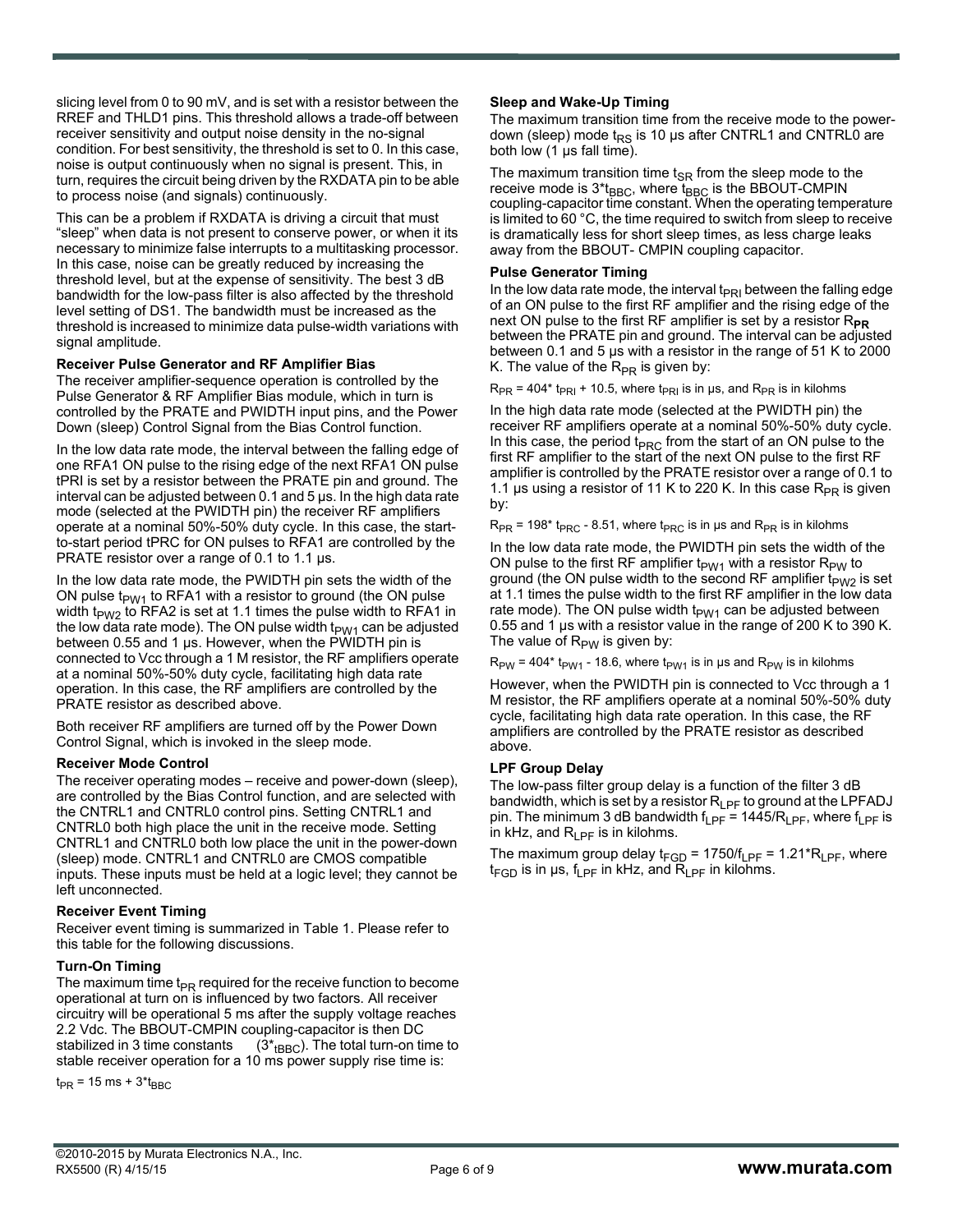## **Receiver Event Timing, 3.0 Vdc, -40 to +85 °C**

| Event                              | Symbol                      | <b>Time</b>           | Min/<br>Max | <b>Test Conditions</b>                             | <b>Notes</b>                              |
|------------------------------------|-----------------------------|-----------------------|-------------|----------------------------------------------------|-------------------------------------------|
| Turn On to Receive                 | t <sub>PR</sub>             | $3*_{BBC} + 15$ ms    | max         | 10 ms supply voltage rise time                     | time until receiver operational           |
| Sleep to RX                        | $I_{\text{SR}}$             | $3*$ t <sub>BBC</sub> | max         | us CNTRL0/CNTROL 1 rise<br>times                   | time until receiver operational           |
| RX to Sleep                        | t <sub>RS</sub>             | $10 \mu s$            | max         | us CNTRL0/CNTROL 1 fall times                      | time until receiver is in power-down mode |
| <b>PRATE Interval</b>              | t <sub>PRI</sub>            | 0.1 to 5 $\mu$ s      | range       | low data rate mode                                 | user selected mode                        |
| PWIDTH RFA1                        | t <sub>PW1</sub>            | $0.55$ to 1 $\mu$ s   | range       | low data rate mode                                 | user selected mode                        |
| <b>PWIDTH RFA2</b>                 | t <sub>PW2</sub>            | 1.1 $*_{FWM}$         | range       | low data rate mode                                 | user selected mode                        |
| <b>PRATE Cycle</b>                 | t <sub>PRC</sub>            | $0.1$ to 1.1 $\mu$ s  | range       | high data rate mode                                | user selected mode                        |
| PWIDTH High (RFA1 & RFA2)          | <sup>t</sup> <sub>PWH</sub> | $0.05$ to $0.55$ µs   | range       | high data rate mode                                | user selected mode                        |
| <b>LPF Group Delay</b>             | <sup>t</sup> FGD            | 1750/ $f_{\rm LPF}$   | max         | $t_{FGD}$ in $\mu s$ , $f_{\mu PF}$ in kHz         | user selected                             |
| LPF 3 dB Bandwidth                 | $I_{LPF}$                   | 1445/ $R_{\rm 1PF}$   | min         | $f_{\rm I\,PF}$ in kHz, $R_{\rm I\,PF}$ in kilohms | user selected                             |
| <b>BBOUT-CMPIN Time Constant  </b> | $I_{BBC}$                   | $0.064*CBBO$          | min         | $t_{BBC}$ in µs, $C_{BBO}$ in pF                   | user selected                             |

**Table 1**

#### **Pin Descriptions**

| <b>Pin</b>     | <b>Name</b>      | <b>Description</b>                                                                                                                                                                                                                                                                                                                                                                                                                                                                                                                                                                                                                                                                                                                                                                                                                                                                                                                                                                                                                                                                                                                                                                                                                                                                                                                                                                                                                                                                                                                                                                                                                                                                                                                                                       |
|----------------|------------------|--------------------------------------------------------------------------------------------------------------------------------------------------------------------------------------------------------------------------------------------------------------------------------------------------------------------------------------------------------------------------------------------------------------------------------------------------------------------------------------------------------------------------------------------------------------------------------------------------------------------------------------------------------------------------------------------------------------------------------------------------------------------------------------------------------------------------------------------------------------------------------------------------------------------------------------------------------------------------------------------------------------------------------------------------------------------------------------------------------------------------------------------------------------------------------------------------------------------------------------------------------------------------------------------------------------------------------------------------------------------------------------------------------------------------------------------------------------------------------------------------------------------------------------------------------------------------------------------------------------------------------------------------------------------------------------------------------------------------------------------------------------------------|
| $\mathbf{1}$   | GND <sub>1</sub> | GND1 is the RF ground pin. GND2 and GND3 should be connected to GND1 by short, low-inductance traces.                                                                                                                                                                                                                                                                                                                                                                                                                                                                                                                                                                                                                                                                                                                                                                                                                                                                                                                                                                                                                                                                                                                                                                                                                                                                                                                                                                                                                                                                                                                                                                                                                                                                    |
| $\overline{2}$ | VCC1             | VCC1 is the positive supply voltage pin for the receiver base-band circuitry. VCC1 must be bypassed by an RF capacitor,<br>which may be shared with VCC2. See the description of VCC2 (Pin 16) for additional information.                                                                                                                                                                                                                                                                                                                                                                                                                                                                                                                                                                                                                                                                                                                                                                                                                                                                                                                                                                                                                                                                                                                                                                                                                                                                                                                                                                                                                                                                                                                                               |
| 3              | RFA1             |                                                                                                                                                                                                                                                                                                                                                                                                                                                                                                                                                                                                                                                                                                                                                                                                                                                                                                                                                                                                                                                                                                                                                                                                                                                                                                                                                                                                                                                                                                                                                                                                                                                                                                                                                                          |
| $\overline{4}$ | $\overline{NC}$  | This pin should be left unconnected.                                                                                                                                                                                                                                                                                                                                                                                                                                                                                                                                                                                                                                                                                                                                                                                                                                                                                                                                                                                                                                                                                                                                                                                                                                                                                                                                                                                                                                                                                                                                                                                                                                                                                                                                     |
| 5              | <b>BBOUT</b>     | BBOUT is the receiver base-band output pin. This pin drives the CMPIN pin through a coupling capacitor C <sub>BBO</sub> for internal<br>data slicer operation. The time constant t <sub>BBC</sub> for this connection is:<br>$t_{BBC}$ = 0.064* $C_{BBO}$ , where $t_{BBC}$ is in µs and $C_{BBO}$ is in pF                                                                                                                                                                                                                                                                                                                                                                                                                                                                                                                                                                                                                                                                                                                                                                                                                                                                                                                                                                                                                                                                                                                                                                                                                                                                                                                                                                                                                                                              |
|                |                  | A ±10% ceramic capacitor should be used between BBOUT and CMPIN. The time constant can vary between t <sub>RRC</sub> and<br>1.8*t <sub>BBC</sub> with variations in supply voltage, temperature, etc. The optimum time constant in a given circumstance will depend<br>on the data rate, data run length, and other factors as discussed in the ASH Transceiver Designer's Guide. A common criteria<br>is to set the time constant for no more than a 20% voltage droop during $SP_{MAX}$ . For this case:<br>$C_{\text{BBO}}$ = 70*SP <sub>MAX</sub> , where SP <sub>MAX</sub> is the maximum signal pulse width in us and C <sub>BBO</sub> is in pF<br>The output from this pin can also be used to drive an external data recovery process (DSP, etc.). The nominal output imped-<br>ance of this pin is 1 K. When the receiver RF amplifiers are operating at a 50%-50% duty cycle, the BBOUT signal changes<br>about 10 mV/dB, with a peak-to-peak signal level of up to 685 mV. For lower duty cycles, the mV/dB slope and peak-to-peak<br>signal level are proportionately less. The signal at BBOUT is riding on a 1.1 Vdc value that varies somewhat with supply volt-<br>age and temperature, so it should be coupled through a capacitor to an external load. A load impedance of 50 K to 500 K in<br>parallel with no more than 10 pF is recommended. When an external data recovery process is used with AGC, BBOUT must<br>be coupled to the external data recovery process and CMPIN by separate series coupling capacitors. The AGC reset function<br>is driven by the signal applied to CMPIN. When the receiver is in power-down (sleep) mode, the output impedance of this pin<br>becomes very high, preserving the charge on the coupling capacitor. |
| 6              | <b>CMPIN</b>     | This pin is the input to the internal data slicers. It is driven from BBOUT through a coupling capacitor. The input impedance of<br>this pin is 70 K to 100 K.                                                                                                                                                                                                                                                                                                                                                                                                                                                                                                                                                                                                                                                                                                                                                                                                                                                                                                                                                                                                                                                                                                                                                                                                                                                                                                                                                                                                                                                                                                                                                                                                           |
| $\overline{7}$ | <b>RXDATA</b>    | RXDATA is the receiver data output pin. This pin will drive a 10 pF, 500 K parallel load. The peak current available from this<br>pin increases with the receiver low-pass filter cutoff frequency. In the power-down (sleep) mode, this pin becomes high<br>impedance. If required, a 1000 K pull-up or pull-down resistor can be used to establish a definite logic state when this pin is<br>high impedance. If a pull-up resistor is used, the positive supply end should be connected to a voltage no greater than Vcc +<br>200 mV.                                                                                                                                                                                                                                                                                                                                                                                                                                                                                                                                                                                                                                                                                                                                                                                                                                                                                                                                                                                                                                                                                                                                                                                                                                 |
| 8              | $\overline{NC}$  | This pin may be left unconnected or may be grounded.                                                                                                                                                                                                                                                                                                                                                                                                                                                                                                                                                                                                                                                                                                                                                                                                                                                                                                                                                                                                                                                                                                                                                                                                                                                                                                                                                                                                                                                                                                                                                                                                                                                                                                                     |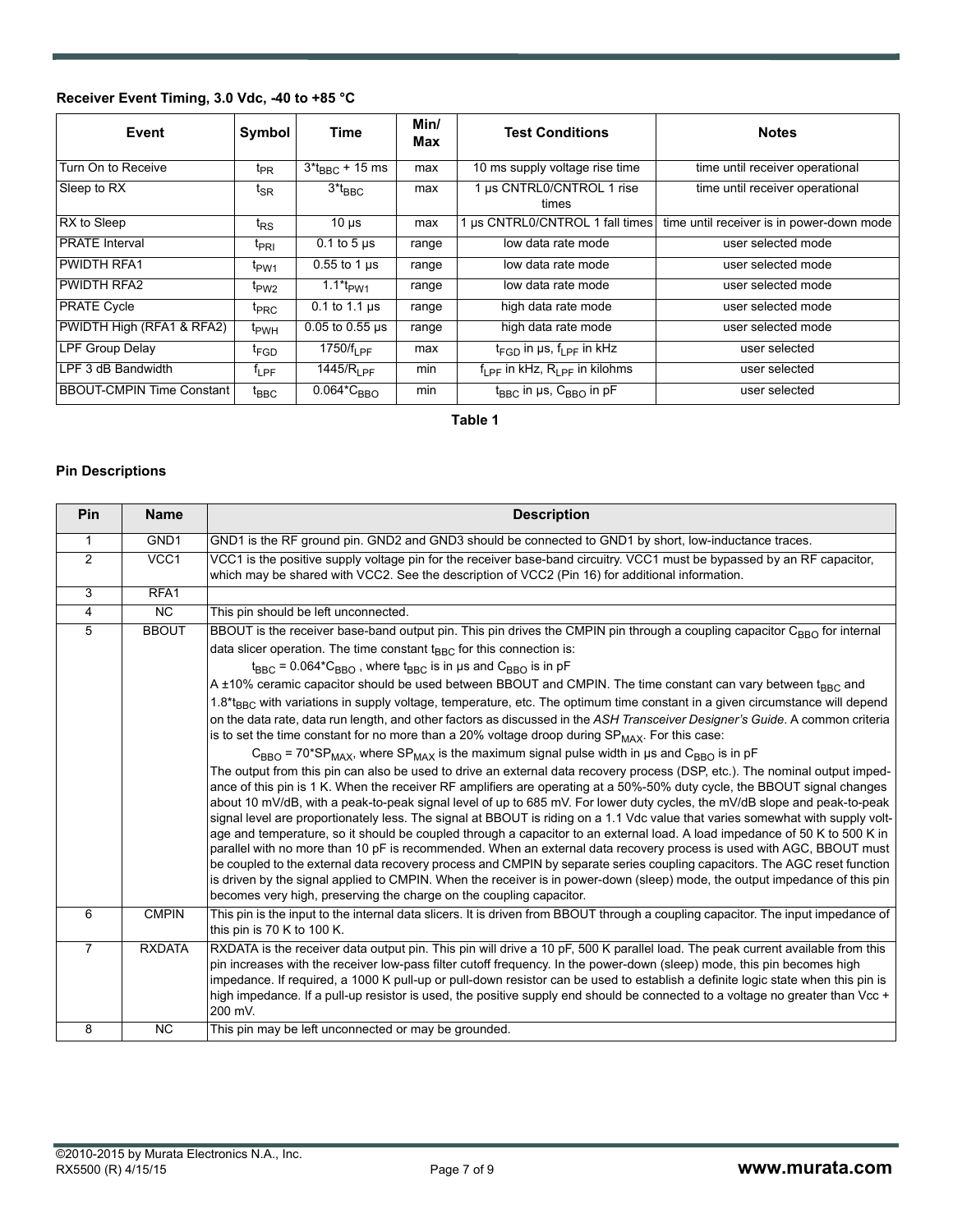| 9   | <b>LPFADJ</b>    | This pin is the receiver low-pass filter bandwidth adjust. The filter bandwidth is set by a resistor R <sub>LPF</sub> between this pin and                                                                                                                                                            |
|-----|------------------|-------------------------------------------------------------------------------------------------------------------------------------------------------------------------------------------------------------------------------------------------------------------------------------------------------|
|     |                  | ground. The resistor value can range from 330 K to 820 ohms, providing a filter 3 dB bandwidth f <sub>LPF</sub> from 4.5 kHz to 1.8 MHz.                                                                                                                                                              |
|     |                  | The resistor value is determined by:                                                                                                                                                                                                                                                                  |
|     |                  | $R_{LPF}$ = 1445/ $f_{LPF}$ , where $R_{LPF}$ is in kilohms, and $f_{LPF}$ is in kHz                                                                                                                                                                                                                  |
|     |                  | A ±5% resistor should be used to set the filter bandwidth. This will provide a 3 dB filter bandwidth between f <sub>l PF</sub> and 1.3 <sup>*</sup> f <sub>l PF</sub>                                                                                                                                 |
|     |                  | with variations in supply voltage, temperature, etc. The filter provides a three-pole, 0.05 degree equiripple phase response.                                                                                                                                                                         |
|     |                  | The peak drive current available from RXDATA increases in proportion to the filter bandwidth setting.                                                                                                                                                                                                 |
| Pin | <b>Name</b>      | <b>Description</b>                                                                                                                                                                                                                                                                                    |
| 10  | GND <sub>2</sub> | GND2 is an IC ground pin. It should be connected to GND1 by a short, low inductance trace.                                                                                                                                                                                                            |
| 11  | <b>RREF</b>      | RREF is the external reference resistor pin. A 100 K reference resistor is connected between this pin and ground. A ±1%                                                                                                                                                                               |
|     |                  | resistor tolerance is recommended. It is important to keep the total capacitance between ground, Vcc and this node to less<br>than 5 pF to maintain current source stability. If THLD1 and/or THDL2 are connected to RREF through resistor values less                                                |
|     |                  | that 1.5 K, their node capacitance must be added to the RREF node capacitance and the total should not exceed 5 pF.                                                                                                                                                                                   |
| 12  | $\overline{NC}$  | This pin should be left unconnected.                                                                                                                                                                                                                                                                  |
| 13  | THLD1            | The THLD1 pin sets the threshold for the standard data slicer (DS1) through a resistor $R_{TH1}$ to RREF. The threshold is                                                                                                                                                                            |
|     |                  | increased by increasing the resistor value. Connecting this pin directly to RREF provides zero threshold. The acceptable                                                                                                                                                                              |
|     |                  | range for the resistor is 0 to 100 K, providing a THLD1 range of 0 to 90 mV. The resistor value is given by:                                                                                                                                                                                          |
|     |                  | $RTH1 = 1.11*V$ , where $RTH1$ is in kilohms and the threshold V is in mV                                                                                                                                                                                                                             |
|     |                  | A ±1% resistor tolerance is recommended for the THLD1 resistor.                                                                                                                                                                                                                                       |
| 14  | <b>PRATE</b>     | The interval between the falling edge of an ON pulse to the first RF amplifier and the rising edge of the next ON pulse to the<br>first RF amplifier t <sub>PRI</sub> is set by a resistor R <sub>PR</sub> between this pin and ground. The interval t <sub>PRI</sub> can be adjusted between 0.1 and |
|     |                  | 5 µs with a resistor in the range of 51 K to 2000 K. The value of R <sub>PR</sub> is given by:                                                                                                                                                                                                        |
|     |                  | $R_{PR}$ = 404* t <sub>PRI</sub> + 10.5, where t <sub>PRI</sub> is in µs, and $R_{PR}$ is in kilohms                                                                                                                                                                                                  |
|     |                  | A ±5% resistor value is recommended. When the PWIDTH pin is connected to Vcc through a 1 M resistor, the RF amplifiers                                                                                                                                                                                |
|     |                  | operate at a nominal 50%-50% duty cycle, facilitating high data rate operation. In this case, the period t <sub>PRC</sub> from start-to-start                                                                                                                                                         |
|     |                  | of ON pulses to the first RF amplifier is controlled by the PRATE resistor over a range of 0.1 to 1.1 µs using a resistor of 11 K                                                                                                                                                                     |
|     |                  | to 220 K. In this case the value of $R_{PR}$ is given by:<br>$R_{PR}$ = 198* t <sub>PRC</sub> - 8.51, where t <sub>PRC</sub> is in µs and $R_{PR}$ is in kilohms                                                                                                                                      |
|     |                  | A ±5% resistor value should also be used in this case. Please refer to the ASH Transceiver Designer's Guide for additional                                                                                                                                                                            |
|     |                  | amplifier duty cycle information. It is important to keep the total capacitance between ground, Vcc and this pin to less than 5                                                                                                                                                                       |
|     |                  | pF to maintain stability.                                                                                                                                                                                                                                                                             |
| 15  | PWIDTH           | The PWIDTH pin sets the width of the ON pulse to the first RF amplifier $t_{PW1}$ with a resistor $R_{PW}$ to ground (the ON pulse                                                                                                                                                                    |
|     |                  | width to the second RF amplifier t <sub>PW2</sub> is set at 1.1 times the pulse width to the first RF amplifier). The ON pulse width t <sub>PW1</sub>                                                                                                                                                 |
|     |                  | can be adjusted between 0.55 and 1 µs with a resistor value in the range of 200 K to 390 K. The value of R <sub>PW</sub> is given by:                                                                                                                                                                 |
|     |                  | $R_{PW}$ = 404* t <sub>pW1</sub> - 18.6, where t <sub>pW1</sub> is in µs and $R_{PW}$ is in kilohms<br>A ±5% resistor value is recommended. When this pin is connected to Vcc through a 1 M resistor, the RF amplifiers operate at                                                                    |
|     |                  | a nominal 50%-50% duty cycle, facilitating high data rate operation. In this case, the RF amplifier ON times are controlled by                                                                                                                                                                        |
|     |                  | the PRATE resistor as described above. It is important to keep the total capacitance between ground, Vcc and this node to                                                                                                                                                                             |
|     |                  | less than 5 pF to maintain stability. When using the high data rate operation with the sleep mode, connect the 1 M resistor                                                                                                                                                                           |
|     |                  | between this pin and CNTRL1 (Pin 17), so this pin is low in the sleep mode.                                                                                                                                                                                                                           |
| 16  | VCC <sub>2</sub> | VCC2 is the positive supply voltage pin for the receiver RF section. This pin must be bypassed with an RF capacitor, which<br>may be shared with VCC1. VCC2 must also be bypassed with a 1 to 10 µF tantalum or electrolytic capacitor.                                                               |
| 17  | CNTRL1           | CNTRL1 and CNTRL0 select the receiver modes. CNTRL1 and CNTRL0 both high place the unit in the receive mode.                                                                                                                                                                                          |
|     |                  | CNTRL1 and CNTRL0 both low place the unit in the power-down (sleep) mode. CNTRL1 is a high-impedance input (CMOS                                                                                                                                                                                      |
|     |                  | compatible). An input voltage of 0 to 300 mV is interpreted as a logic low. An input voltage of Vcc - 300 mV or greater is inter-                                                                                                                                                                     |
|     |                  | preted as a logic high. An input voltage greater than Vcc + 200 mV should not be applied to this pin. A logic high requires a                                                                                                                                                                         |
|     |                  | maximum source current of 40 µA. Sleep mode requires a maximum sink current of 1 µA. This pin must be held at a logic<br>level; it cannot be left unconnected.                                                                                                                                        |
| 18  | <b>CNTRL0</b>    | CNTRL0 is used with CNTRL1 to control the receiver modes. CNTRL0 is a high-impedance input (CMOS compatible). An                                                                                                                                                                                      |
|     |                  | input voltage of 0 to 300 mV is interpreted as a logic low. An input voltage of Vcc - 300 mV or greater is interpreted as a logic                                                                                                                                                                     |
|     |                  | high. An input voltage greater than Vcc + 200 mV should not be applied to this pin. A logic high requires a maximum source                                                                                                                                                                            |
|     |                  | current of 40 μA. Sleep mode requires a maximum sink current of 1 μA. This pin must be held at a logic level; it cannot be left                                                                                                                                                                       |
| 19  | GND3             | unconnected.<br>GND3 is an IC ground pin. It should be connected to GND1 by a short, low inductance trace.                                                                                                                                                                                            |
| 20  | <b>RFIO</b>      | RFIO is the receiver RF input pin. This pin is connected directly to the SAW filter transducer. Antennas presenting an imped-                                                                                                                                                                         |
|     |                  | ance in the range of 35 to 72 ohms resistive can be satisfactorily matched to this pin with a series matching coil and a shunt                                                                                                                                                                        |
|     |                  | matching/ESD protection coil. Other antenna impedances can be matched using two or three components. For some imped-                                                                                                                                                                                  |
|     |                  | ances, two inductors and a capacitor will be required. A DC path from RFIO to ground is required for ESD protection.                                                                                                                                                                                  |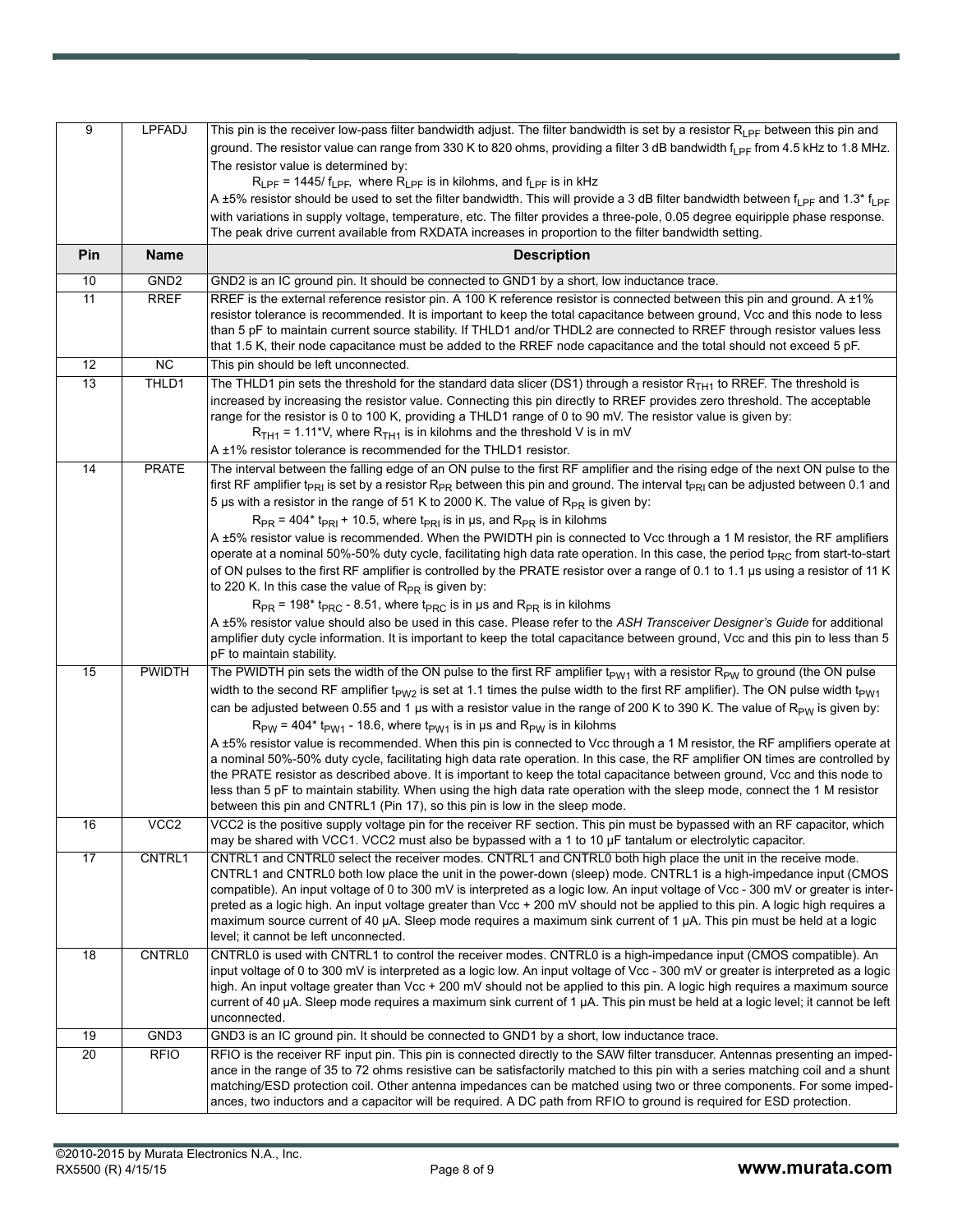

**Note: Specifications subject to change without notice.**